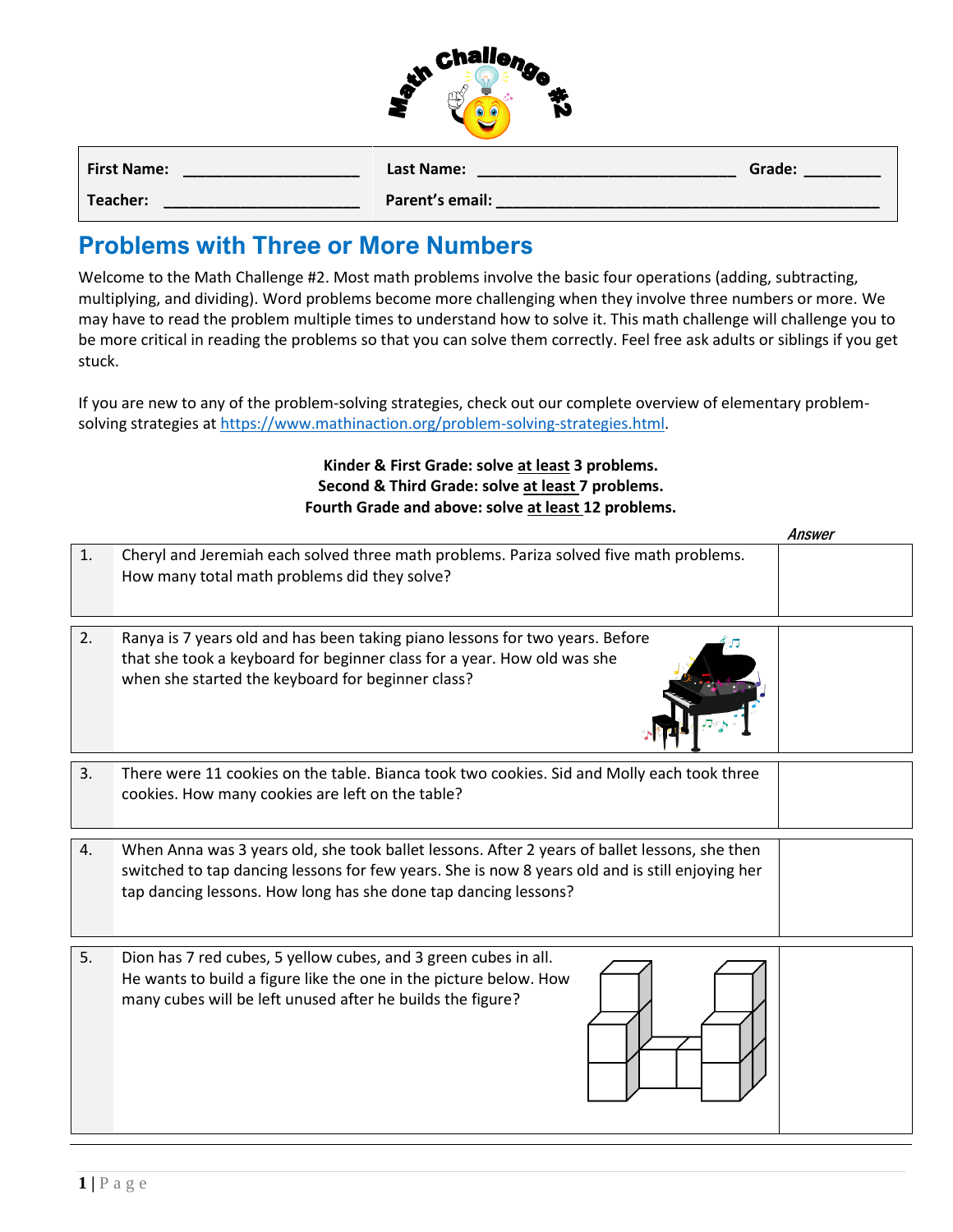6. Cynthia has 9 fiction books and 3 non-fiction books. She bought several books at a yard sale over the weekend. She now has 21 books in total. How many books did she buy at the yard sale?





7. **The solution of the Radha's flower shop sold 56 gardenias, 115 tulips, and 62 roses on** Saturday. On Sunday, the number of flowers sold is 18 less than the number of flowers sold on Saturday. How many total flowers did the shop sell on Saturday and Sunday?

- 8. Melanie bought an ice-cream for \$5 and 9 candy bars. She spent a total of \$32 dollars. How much did each candy bar cost?
- 9. Bohan bought some stickers. There were 12 more red stickers than blue stickers. There were 5 more blue stickers than green stickers. Find the number of stickers she bought if there were 30 green stickers.
- 10. Tanisha has just been hired as a window washer for the tallest building in the city. The building has 209 floors. Each floor has 9 windows of similar size. She decides to start washing windows from the top floor and work her way down. She's able to wash 19 floors a day. How many days will it take her to wash all the windows on every floor of the building?



- 11. Allyson bought some packages of candies. One package of candies contains 6 candies. She distributed the candies equally to 10 students. Each student received 7 candies and Allyson had 14 candies left. How many packages of candies did Allyson buy?
- 12. Vidhu has a collection of some Lego pieces, cards and stickers. The total number of Lego pieces and stickers was 444. He had 132 Lego pieces and had 4 times as many stickers as cards. Find the number of Lego pieces and cards Vidhu had altogether.



13. There were 16 packs of apple juice at a party. Each pack consists of 6 small boxes of apple juice drinks. After the party, only 5/8 of the juice boxes were left. Find the number of juice boxes consumed at the party.